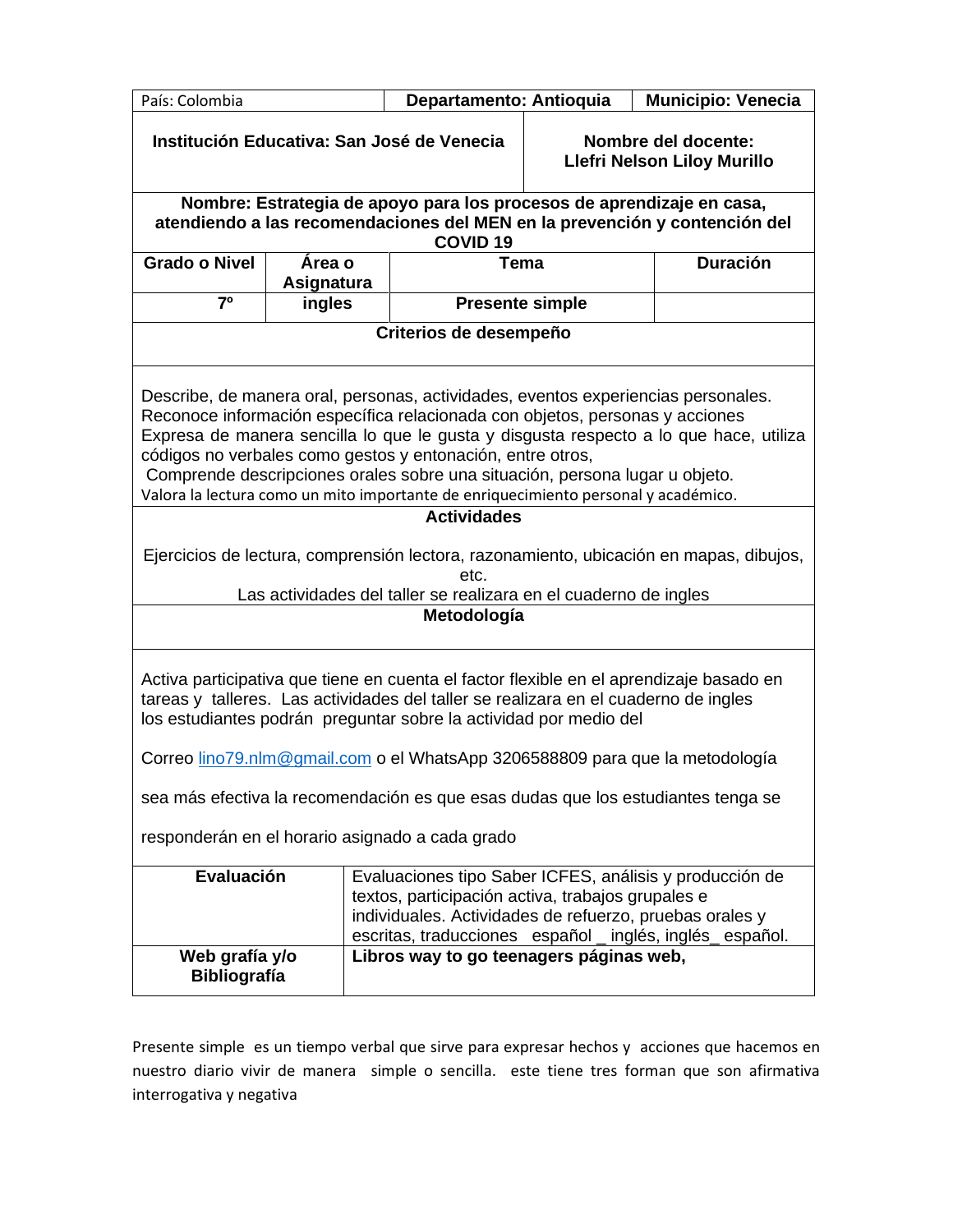#### Fórmula para hacer oraciones afirmativas

1) Pronombre 2) verbo 3) complemento

Nota en esta forma debemos tener en cuenta las reglas gramaticales que se le aplican a los verbos cuando usamos los pronombres en tercera persona (he she it ) estas reglas solo las debemos tener en cuenta en la forma afirmativa del presente simple usando las terceras personas observar el ejemplo de la regla numero 1

Reglas gramaticales

| 1 silos verbos termina en una con sonante les agregamos la letra (s) |  |  |
|----------------------------------------------------------------------|--|--|
|----------------------------------------------------------------------|--|--|

I work.

You work.

- **He works. He plays**
- **She works. She buys**
- **It works. It pays**

We work.

They work

2 SI termina en la vocal E le agregamos (s) He dances She dances It dances 3 si terminan con **o, ch, sh, ss, x,** or **z**. le agregamos (es) do he does go she goes watch it watches wash he washes fix he fixes pass she passes buzz it buzzes 4 si terminan con una consonante + **y**, se cambia la **y** por **i** y después se pone la **-es.** study he studies try she tries fl it flies **1 Teniendo en cuenta la explicación de las reglas gramaticales para los verbos cuando usamos terceras personas aplique esas reglas a los siguientes verbos**  Copy fall Make die

Try dream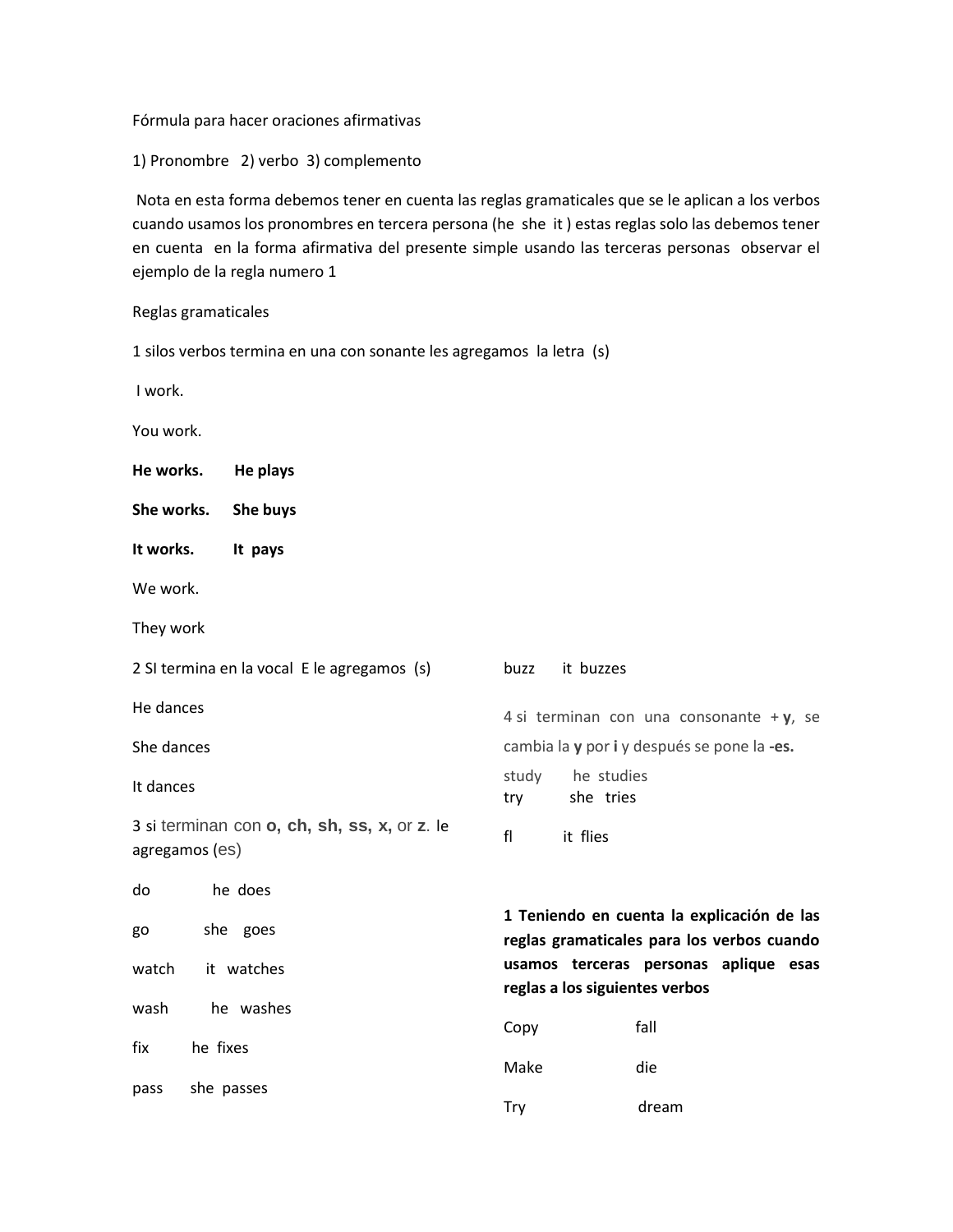| Fly                                                                                 | do      | La fórmula es 1) auxiliar 2) pronombre 3)                                            |  |
|-------------------------------------------------------------------------------------|---------|--------------------------------------------------------------------------------------|--|
| Wash                                                                                | discuss | verbo 4) complemento 5)?                                                             |  |
| Catch                                                                               | enjoy   | Do you teach English in the San José school?                                         |  |
| <b>Kiss</b>                                                                         | freeze  | Does she buy a new bag?                                                              |  |
| Pass                                                                                | carry   | Fórmula para hacer oraciones negativas                                               |  |
| Wish                                                                                | pay     | En ingles hay dos formas de hacer lo.                                                |  |
| Want                                                                                | come    | 1 cuando usamos el verbo to be                                                       |  |
| Wait                                                                                | go      | Formula 1) pronombre 2) verbo 3) negación<br>4) complemento                          |  |
| Love                                                                                | cry     | I am not teacher                                                                     |  |
|                                                                                     |         | She is not dancer in the club                                                        |  |
| Fórmula para hacer oraciones interrogativa<br>En ingles hay dos formas de hacer lo. |         | We are not pilots                                                                    |  |
| 1 cuando usamos el verbo to be                                                      |         | Cuando usamos los demás verbos debemos<br>usar un auxiliar que en este caso sería Do |  |
| Formula<br>1)<br>Verbo<br>pronombre<br>2)<br>3)<br>complemento 4)?                  |         | para estos pronombres (I you we you they)                                            |  |
|                                                                                     |         | Does para estos pronombres (he she it)                                               |  |
| Are they a good student?<br>Is she a beautiful?                                     |         | Formula Pronombre auxiliar negación verbo<br>complemento                             |  |
| Is he a fat boy?                                                                    |         | They do not eat in the English class                                                 |  |
| Is it an animal?                                                                    |         | They don't eat in the English class                                                  |  |
| Am I a teacher?                                                                     |         | He does not buy a new car                                                            |  |
|                                                                                     |         | He doesn't buy a new car                                                             |  |
| Are we pilots?                                                                      |         |                                                                                      |  |
| Are you smart?                                                                      |         |                                                                                      |  |
| Cuando usamos los demás verbos debemos                                              |         | 2 Completa las frases con la forma correcta                                          |  |

usar un auxiliar que en este caso sería Do para estos pronombres ( I you we you they )

Does para estos pronombres (he she it)

**del verbo que se encuentra entre paréntesis teniendo en cuenta las tres formas de presente simple.**

1Ben (work) in a hospital.

2\_\_\_\_ you \_\_\_\_\_ (like) fish?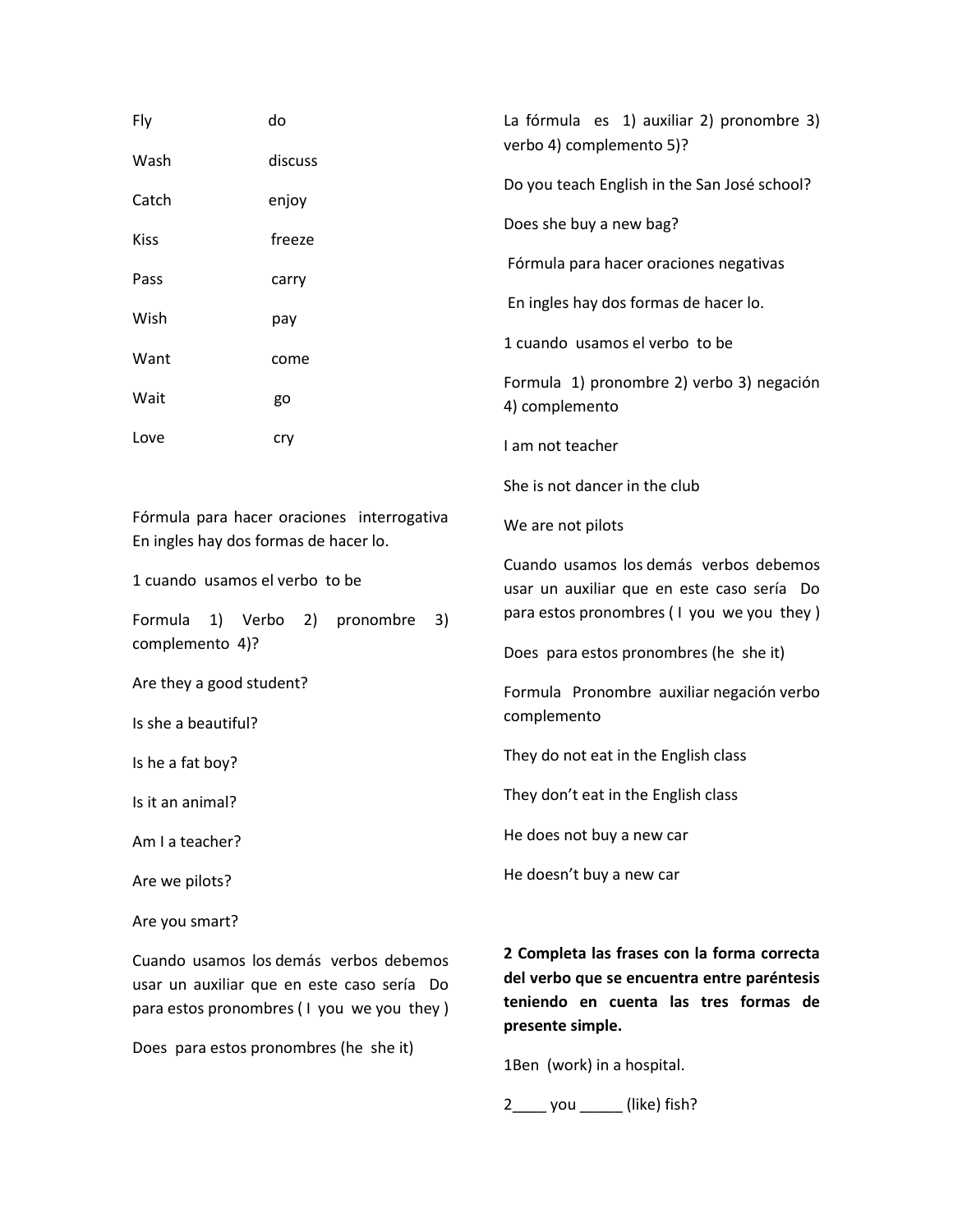3She (not/teach) English.

4Matthew never (watch) television.

5 \_\_\_\_\_ she \_\_\_\_\_\_ (play) football?

6 They always \_\_\_\_\_ (eat) dinner at 7 o'clock.

7 We \_\_\_\_\_\_ (not/live) in a big house.

8 Valerie \_\_\_\_\_\_ (study) English at university.

9 \_\_\_\_\_ he \_\_\_\_\_ (want) to eat? 10 10Samantha \_\_\_\_\_ (play) tennis twice a week.

11 in / morning / drinks / She / coffee / usually / the

# **3 Conjuga los verbos entre paréntesis en presente simple.**

Anne (work) in a language school.

She (be) a teacher.

She (teach) English.

Her students (come) from all over the world.

Anne usually (go) to school by bus.

On the bus she (have)

time to correct a few tests.

Forma oraciones negativas.

The children (be/not) tired.

Carol (have/not)

any brothers or sisters.

I (drink/not) milk.

She (like/not) maths.

I (be/not) from England.

Forma oraciones interrogativas con los elementos entre paréntesis.

(have/you/a dog)

(speak/they/English)

(be/I/right)

(play/he/tennis)

(be/you/on holiday)

#### **4 Escribe las palabras en el orden correcto.**

Work / walks / David / to

David walks to work.

Eats / she / meat / never

Day / 10 / run / kilometers / I / every

English / They / do / ? / study

Do / speak / not / you / French

Usually / morning / the / drinks / in / She / coffee

After / do / Does / he / school / homework /his /

? Happy / not / We / are

Often / is / Alice / late

? / Always / Do / 8 / at / they / get up

Mondays / bus / takes / work / the / to / on / Peter

**5 Elige la respuesta correcta utilizando presente simple usando las palabras en paréntesis**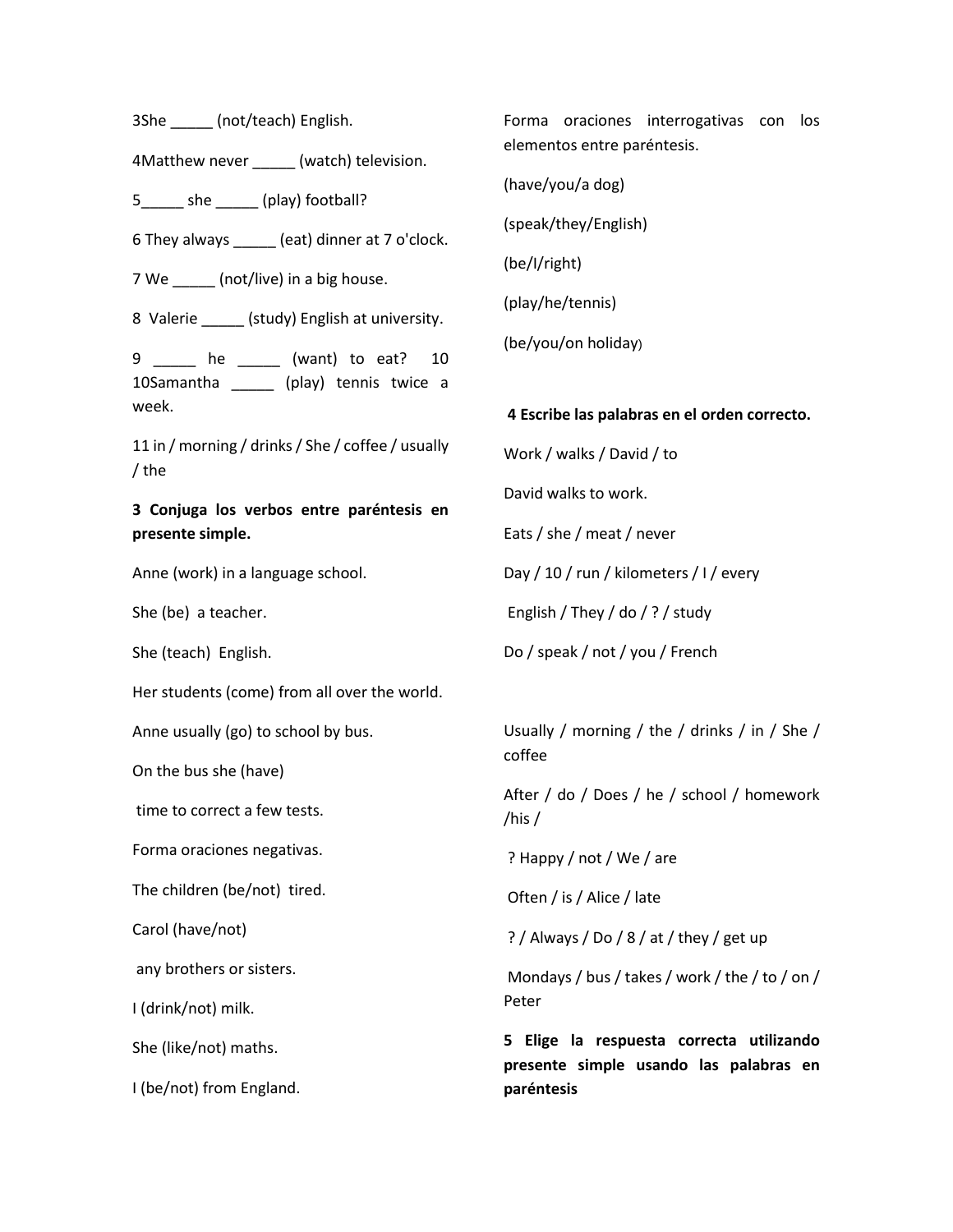|                    | She (think) Manuel is crazy.                                     |                                          | 7. She ____________ (wash) her car every week. |  |
|--------------------|------------------------------------------------------------------|------------------------------------------|------------------------------------------------|--|
| A doe's think      |                                                                  |                                          |                                                |  |
| <b>B</b> thinks    |                                                                  | <b>B</b> washs                           |                                                |  |
| C thinks           |                                                                  | C washes                                 |                                                |  |
|                    | They ________________ (not know) what to                         |                                          | 7. Paul ___________ (sleep) seven hours a day. |  |
| say.               |                                                                  | A sleeps                                 |                                                |  |
| A don't know       |                                                                  |                                          |                                                |  |
| B doesn't know     |                                                                  | C sleepes                                |                                                |  |
| C not know         |                                                                  | 8. Mary and John                         |                                                |  |
|                    | 3. ______________________ (feel/she) ok?                         | A are                                    |                                                |  |
| A She does feel    |                                                                  | B is                                     |                                                |  |
| <b>B</b> She feels |                                                                  | C be                                     |                                                |  |
| C Does she feel    |                                                                  | 9. She always _________ [wins/win/wines] |                                                |  |
|                    | 4. He __________ (not be) a relative of mine                     | (win).                                   |                                                |  |
| A isn't            |                                                                  | 10. James ________ (cry) very easily.    |                                                |  |
|                    |                                                                  | A crys                                   |                                                |  |
| B doesn't be       |                                                                  | <b>B</b> cries                           |                                                |  |
| C aren't].         |                                                                  | C does cry                               |                                                |  |
|                    | 5. I ___________________ (not know)<br>6. Who she _________(be). |                                          | 11. She __________ (pray) in church every      |  |
| A not know         |                                                                  | Sunday.                                  |                                                |  |
| B don't know       |                                                                  | A praies                                 |                                                |  |
| C doesn't know     |                                                                  | <b>B</b> prays                           |                                                |  |
|                    |                                                                  | C prayes                                 |                                                |  |
| A is               |                                                                  | music.                                   | 12. Sarah ____________________ (not like) pop  |  |
| <b>B</b> are       |                                                                  | A doesn't likes                          |                                                |  |
| C does             |                                                                  | B doesn't like                           |                                                |  |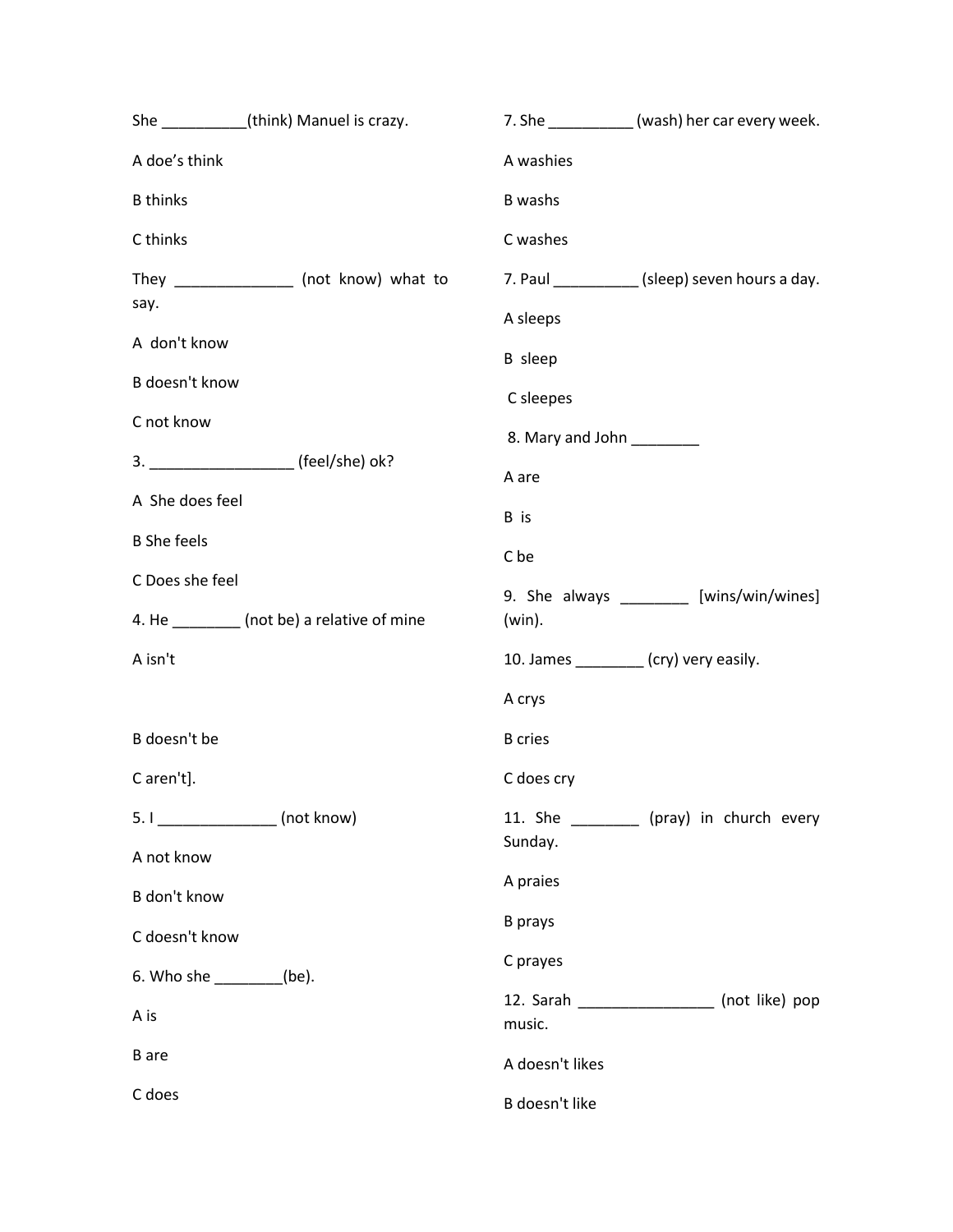## C don't like

| 13. _________________________(play) football |                     |
|----------------------------------------------|---------------------|
| everyday?                                    |                     |
| A John does play                             |                     |
| B Does John plays/                           |                     |
| C Does John play]                            |                     |
| 14. _________(be) she a friend of yours?     |                     |
| A Am                                         |                     |
| <b>B</b> Are                                 |                     |
| C <sub>Is</sub>                              |                     |
| 15. __________ (be) they in love?            |                     |
| A Do                                         |                     |
| B Be                                         |                     |
| C Are                                        |                     |
| 16.                                          | (believe/Mary)      |
| in God?                                      |                     |
| A Does Mary believe                          |                     |
| <b>B Does Mary believes</b>                  |                     |
| C Mary does believ                           |                     |
| 17. Who<br>football player?                  | (be) your favourite |
| A is                                         |                     |
| <b>B</b> are                                 |                     |
| C am                                         |                     |
|                                              |                     |

# **6 Responder las preguntas en base a los textos**

#### **Tom in the "International" Restaurant**

Tom wants to eat breakfast. He goes to the restaurant. He is hungry. He orders a slice of pizza, a cup of tea and a carton of milk. The waiter asks Tom if he wants something else.

And he says that for this day, the restaurant offers special food like Lasagna, omelet and curry Lasagna? Tom asks. The waiter continues explaining the whole menu; Lasagna comes from Italy. It is made of pasta, meat, tomato sauce and cheese. Sometimes, people add eggplant. Omelet is popular in the UK. You can mix ham, onions, leeks and asparagus into the egg to make a delicious omelet. Sweet and sour pork is from China. In this dish, there are small pieces of pork, mixed with sugar, onion, garlic, pineapple and soy sauce. The sauce tastes very sweet. Curry comes from India and Thailand. You can use different meats and vegetables like broccoli and cauliflower. Tom says; I want a piece of cheese with lasagna and a bowl of soup. Tom eats all his food and pays the bill. He is full now. He goes to work.

# **Complete the following answers according to the previous text**

## **1 Where does curry come from?**

- a. U. K and Italy
- b. Italy and U.S.A
- c. France and China
- d. India and Thailand

## **2 What does the waiter ask him?**

a. If he wants something else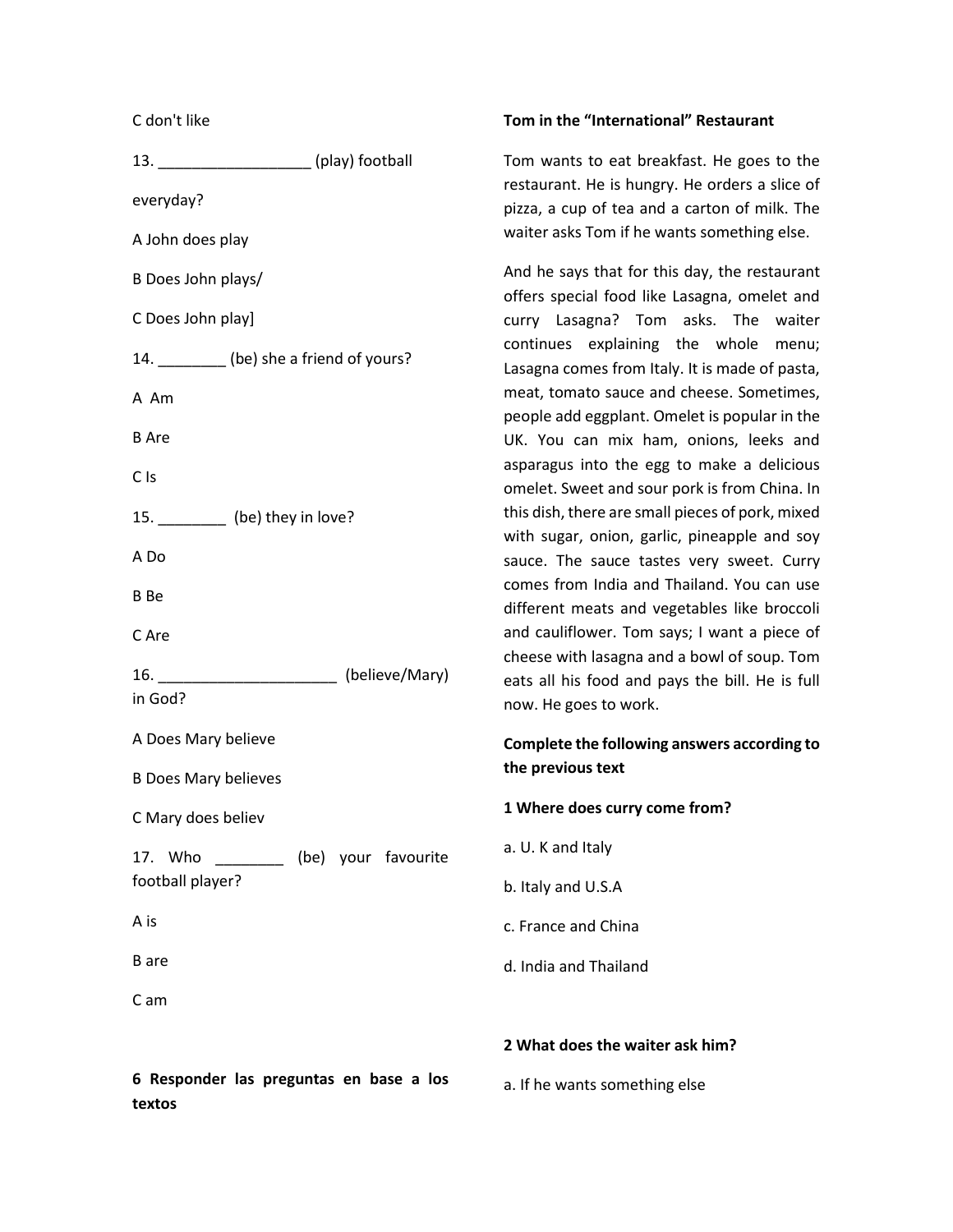- b. If he wants something to drink
- c. If he wants something to read
- d. if he wants something to ask.

## **3 What does "made of" mean?**

- a. Hecho de
- b. Junto a
- c. Encima de
- d. hecho en
- **4 Lasagna, omelet and curry are:**
- a. Special sweets
- b. Special soup
- c. Special food
- d. Special games

# **5 Why do you think the restaurant was called "International?"**

- a. Because it offers international food
- b. Because it offers national food
- c. Because it offers different kind of foodrs
- d. Because it ofers international foo

# **6 Do you think Tom likes international food? Why?**

- a. No, I Don't
- b. Yes, I do
- c. It depends
- d. He loves

**Mary and Nick**

Hi my name´s Mary and this is my brother, Nick. I don´t eat meat. I prefer vegetables and Salads. I like cereal in the morning, but my favorite food is chocolate! I'm a real

Chocoholic! When I'm with my parents in a restaurant I have a big chocolate dessert

My brother Nick eats burgers and snacks. His diet is terrible! He doesn´t like vegetables, and he doesn´t eat fruits.

#### Wayne and Stacey

We're P.E teachers and our diet is very healthy. We eat a lot of pasta, vegetables and fruits. We aren't vegetarian: we like meat but we prefer fish. We don't drink coffee. We prefer juice or water.

The brown family: Rita, Mike, and Ellie Rita and Mike like Chinese and Indian food. They eat a lot of curry and rice. They don´t eat nacks or desserts. Ellie doesn't like curry. Her favorite food is pizza. She doesn't like burgers, and she doesn't eat a lot of vegetables.

# **According to the text answers the following questions**

A synonym of snacks is:

- a. Sweet
- b. Candy
- c. appetizer
- d. cracker

## **7 What is Ellie's favorite food?**

- a. Hot dog
- b. Pizza
- c. burger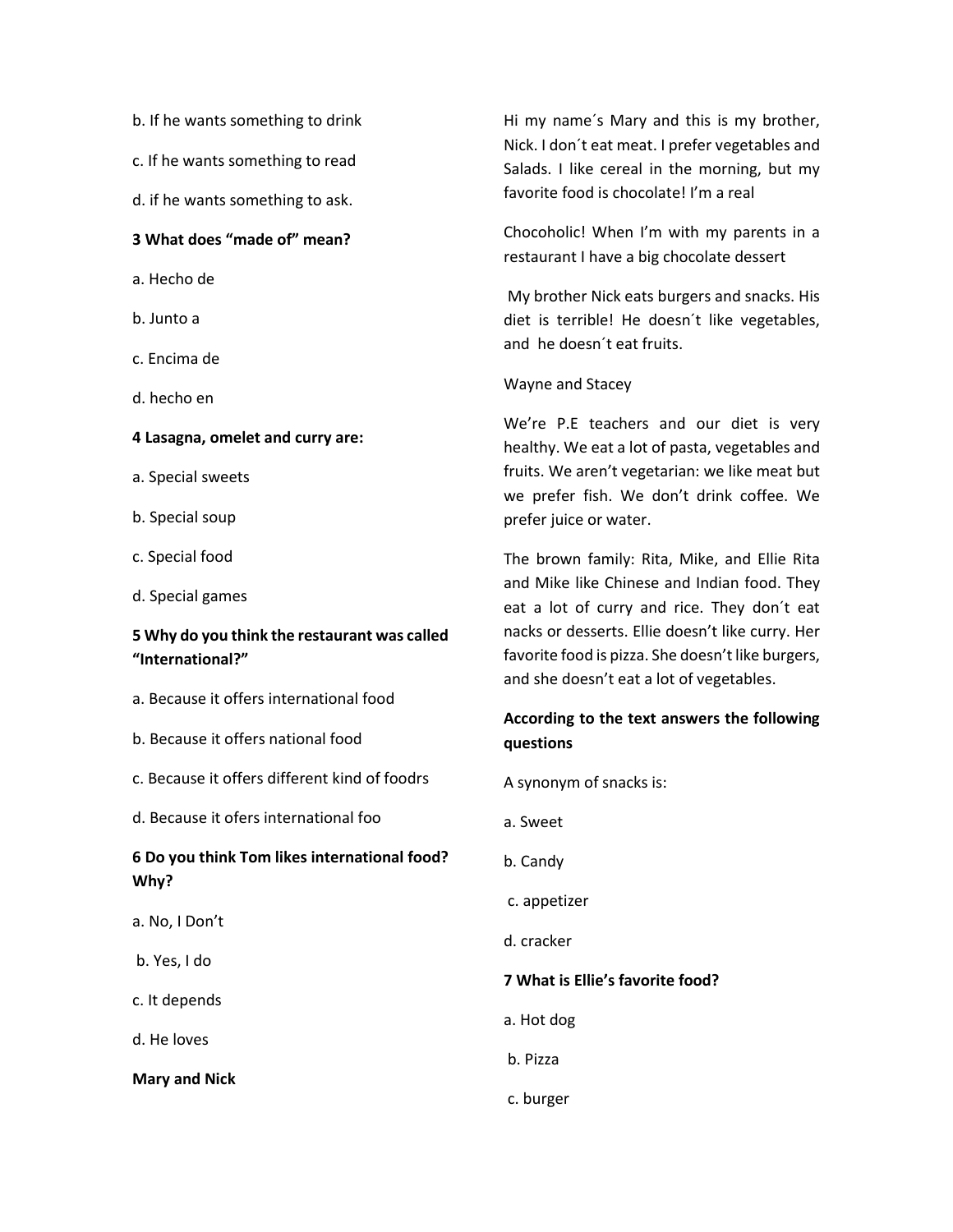#### d. curry

**8 What kind of food, do you believe is the best to be healthy?**

a. Vegetables, salad and fruits

- b. Burgers, snacks and desserts
- c. Snacks, desserts and fruits

d. Rice, vegetables and meat

#### **9 Who is chocoholic?**

- a. Nick
- b. Mary
- c. Stacey
- d. Rita

# **10 What do you consider are good habits for the person life?**

- a. Nice dress
- b. Healthy food
- c. Expensive car
- d. Luxuries house

# 11 **What obstacles do you consider can affect in the children growth?**

- a. The school
- b. The games
- c. The food
- d. The park

# **12 best habits for eating?**

- a. Mary
- b. Wayne
- c. Rita
- d. Ellie

Felipe is a cowboy. He lives on a farm. He has a horse named loky. Felipe loves loky. He rides loky every day. Sometimes they walk slowly, and sometimes they run fast. They always have a good time.

Loky is Felipe's horse. She light bronw her tail and mane are dark bronw. She is three years old.

She lives in the stable by the house. Loky wait for Felipe every morning. She enjoys their time together. Often, Felipe gives her Apple. After long rides, Felipe always whashes and brushes loky. He usully brushes her tail. Then he gives her food and fresh water. Loki loves Felipe

# **Answer the following questions. According to the text**

#### **13 What is the name of horse?**

- a. lokiy
- b. Layki
- c. Felipe
- d. Loky

#### **14 Where does live the horse?**

- a. On the farm
- b. In the stable by the house
- c. In the dark
- d. In the stable of farms

**15 How often did Felipe ride Loki?**

**Taking into account the food of each person in the test. What do you consider has the**